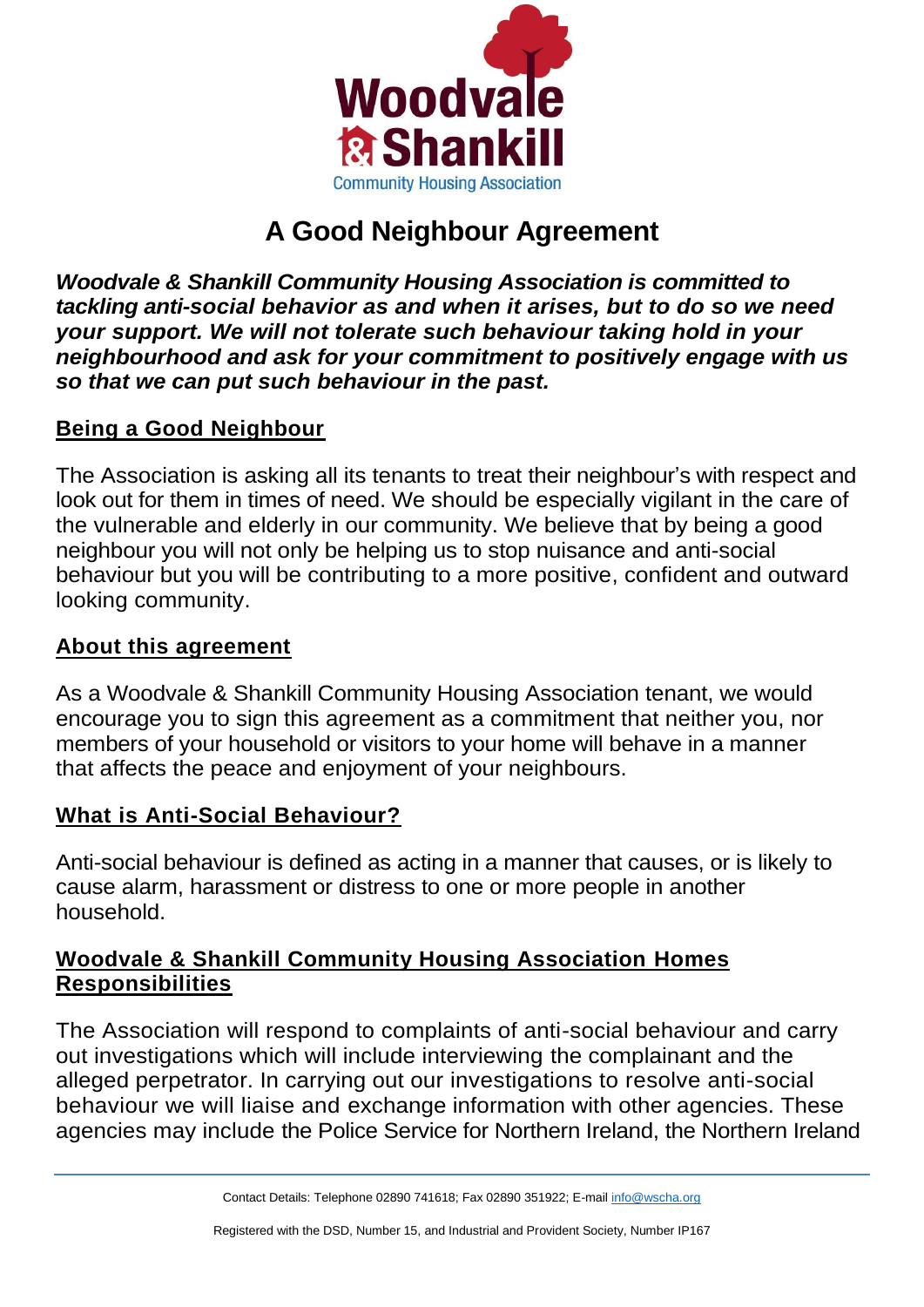

Housing Executive, the local District Council, Youth Justice Agency and Social **Services** 

*When necessary, Woodvale & Shankill Community Housing Association will use legal powers to deal with anti-social behaviour. This will require working with an agency such as the Northern Ireland Housing Executive or local Council to obtain an Order for Possession and/or an Injunction or an Anti-Social Behaviour Order (ASBO)*

## **What can you do to be a good neighbour?**

There are many things you can do to help prevent nuisance and antisocial behavior. Some examples are listed below:

- o Respect for all neighbours and their property and fairness in dealing with everyone, irrespective of their religion, race, ability, culture or political belief.
- $\circ$  Care for the elderly, the lonely, and the vulnerable in the community.
- o Accept that everyone is different and be tolerant of the lifestyles of others, particularly with regard to noise levels.
- $\circ$  Be responsible for the behaviour of your children and anyone visiting your home.
- o Respect the rights of children and young people to play and meet in a safe and happy environment.
- $\circ$  Residents are respectful of the environment in which they live through upkeep of a clean and tidy neighbourhood, free from antisocial behaviour.
- $\circ$  Recognition that a good community spirit benefits all through healthy inter-action and mutual support in dealing with local problems.
- $\circ$  If any problem arises, every resident has the right to approach any constituted group set up by the residents, the relevant Housing Association or other statutory body, in order that the problem may be sorted out amicably and to the satisfaction of all concerned.
- o Residents in flats or other shared buildings have additional responsibilities given that they live in close proximity to each other and this may have implications for noise levels and shared access areas
- o Within the above charter, people have a right to choose the extent to